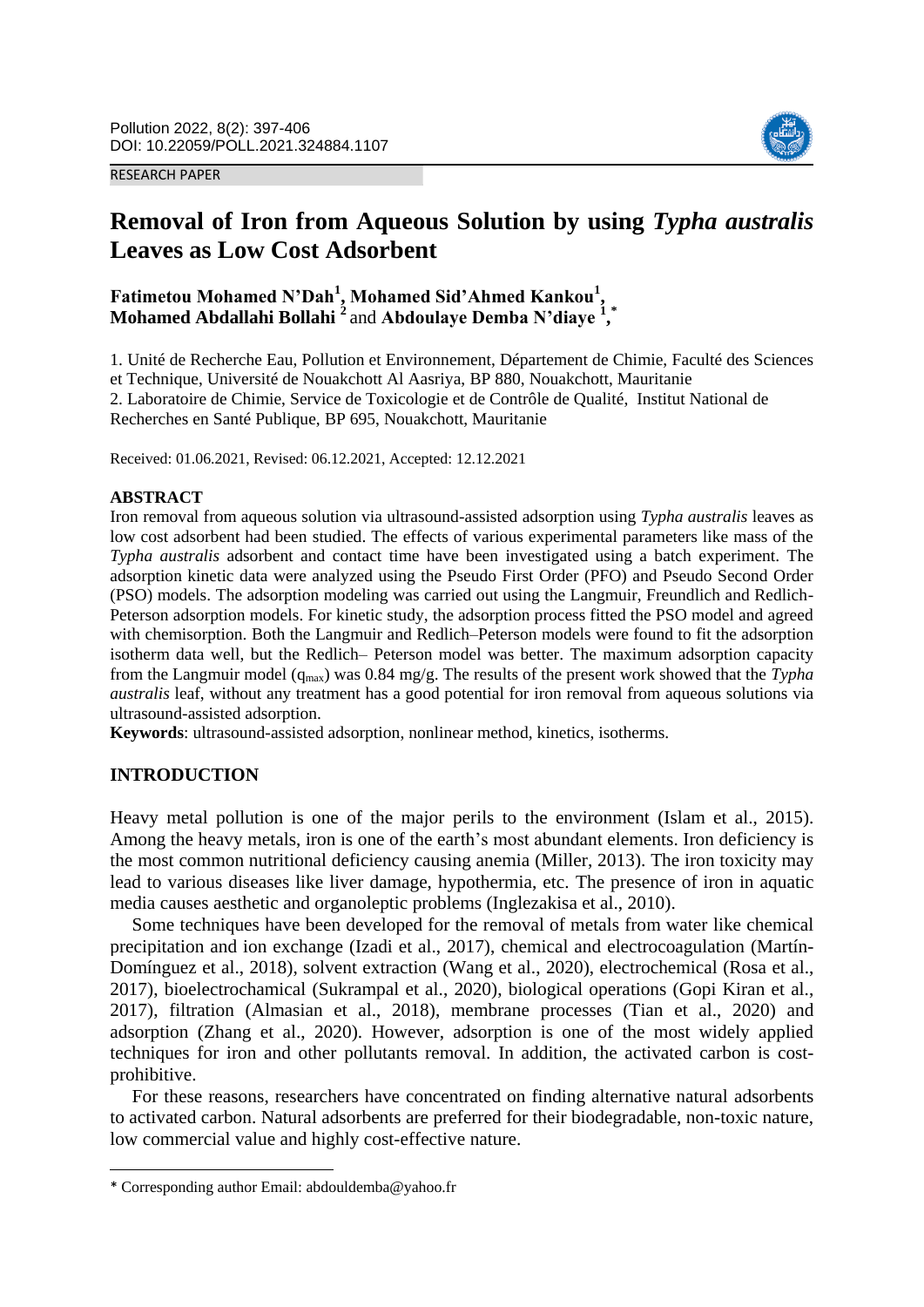In this work, *Typha australis,* an abundant and available plant along the Senegal River, was chosen to investigate its adsorption capacity for iron present in aqueous solution using the ultrasound assisted batch operation. Insofar as, many authors have reported that the innovative technologies used in combination with adsorption is sonication (Zare- Dorabei et al., 2016). The effects of *Typha australis* leaf adsorbent mass and contact time on the adsorption efficiency of iron were studied using the batch experiment. The kinetics of iron adsorption on *Typha australis* leaves adsorbent was analyzed by Pseudo First Order (PFO) and Pseudo Second Order (PSO) kinetic models. Experimental equilibrium data were fitted to the Langmuir, Freundlich and Redlich-Peterson isotherm models.

#### **MATERIAL AND METHODS**

A stock solution containing 1,000 mg/L of iron was purchased. Iron solutions were prepared by diluting stock solution of iron to the desired concentrations in distilled water. The concentrations of iron in the solutions before and after adsorption were determined using an Atomic Absorption Spectroscopy PGG 990.

Biomass of *Typha australis* growing along the Senegal River was collected from Mauritania. The collected biomass was prepared according to N'diaye et al,  $(2020_a)$ . Fourier transform infrared (FTIR) spectra of *Typha australis* leaves adsorbent before and after iron adsorption were recorded, in the range of 4000 to 500 cm<sup>-1</sup>, using an FTIR 650 (Lab Kits)

Batch experiments were carried out by varying several experimental variables such as *Typha australis* leaves adsorbent dosage (0.1-3 g) and contact time (10–120 min). The adsorption isotherms were obtained by varying the initial iron concentrations from 1 to 50 mg/ L. In all sets of experiments were sonicated by ultrasonic bath Fisherbrand FB15050 at pH 6.8. The concentrations of iron in the solutions before and after adsorption were determined using an Atomic Absorption Spectroscopy PGG 990. At the end of each experiment, the sonicated solution mixture was micofiltered and the residual concentration of iron was determined. The adsorption uptake at equilibrium time,  $q<sub>e</sub>$ , and the percentage of the removal R (%) was expressed by equations (1) and (2), respectively:

$$
q_e = \frac{(C_i - C_e)V}{m} \tag{1}
$$

$$
R(\%) = \frac{C_i - C_e}{C_i} \times 100
$$
 (2)

Where  $q_e$  is the amount of iron adsorbed by *Typha australis* leaves adsorbent  $(mg/g)$ ,  $C_i$  is the initial iron concentration (mg/L),  $C_e$  is the iron concentration at equilibrium (mg/L), V is the solution volume (L) and m is the mass of *Typha australis* leaves adsorbent used (g).

To estimate the adsorption mechanism can be considered as a physical or chemical mechanism, PFO and PSO models were applied to investigate the adsorption data (HO, 2006). The nonlinear kinetics PFO and PSO models may be expressed by (3) and (4), respectively:

$$
q_t = q_e (1 - \exp^{-k_1 t}) \tag{3}
$$

$$
q_{t} = \frac{k_{2}q_{e}^{2}t}{1 + k_{2}q_{e}t}
$$
\n(4)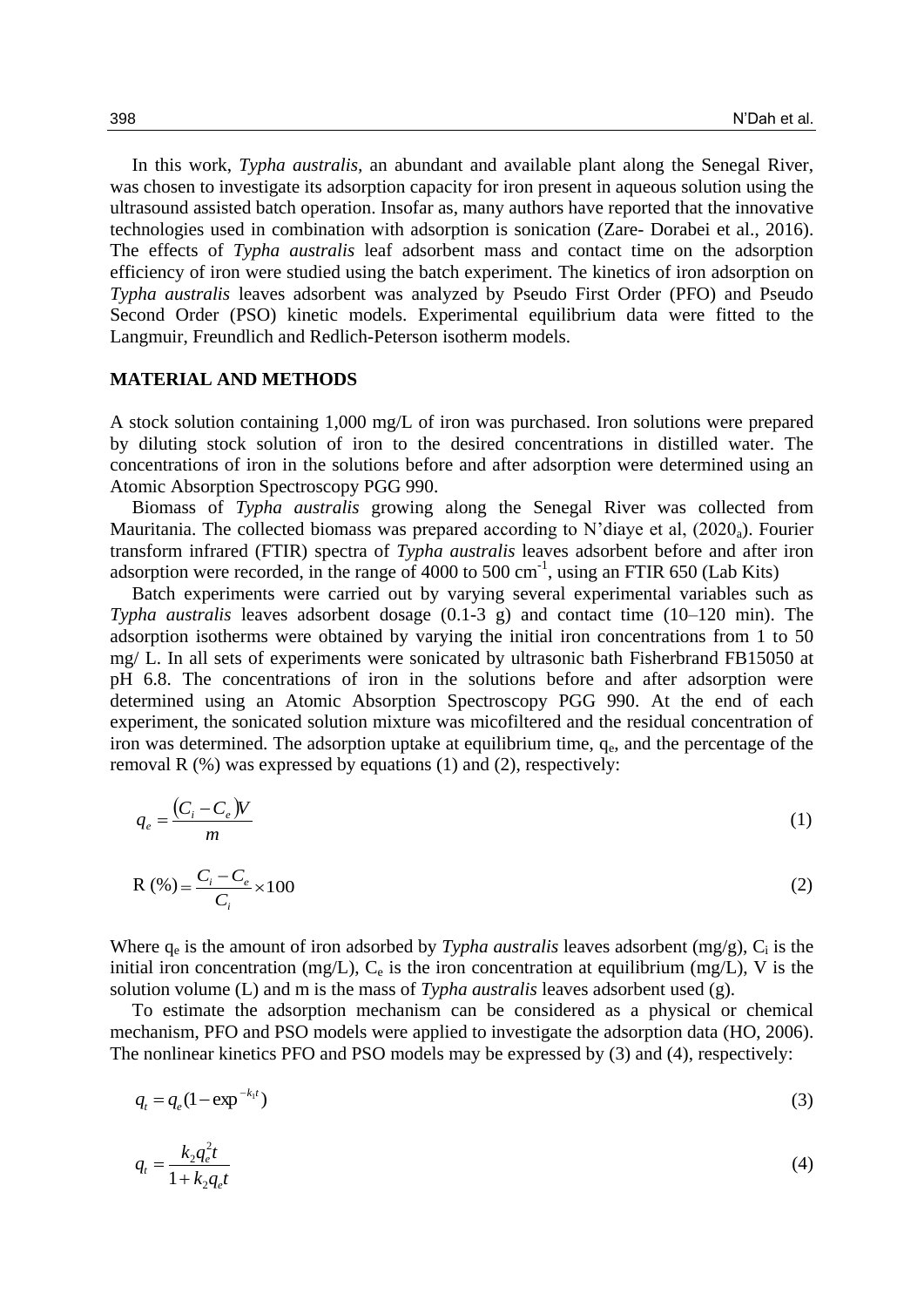Where q<sub>t</sub> is the amount of iron adsorbed per unit mass of *Typha australis* leaves adsorbent (mg/g) at time t,  $k_1$  (L/min) is the PFO rate constant,  $k_2$  (mg/g min) is the PSO rate constant for adsorption,  $q_e$  (mg/g) the amount of iron adsorbed at equilibrium and t is the contact time (min).

Langmuir, Freundlich and Redlich-Peterson adsorption isotherms were used to analyze the adsorption isotherms of iron. The Langmuir adsorption isotherm model assumed that adsorption takes place at specific homogeneous sites within the adsorbent. The Langmuir equations are expressed by the following relation (Langmuir, 1918):

$$
q_e = \frac{q_m K_L C_e}{1 + K_L C_e} \tag{5}
$$

Where  $q_e$  is the amount of iron adsorbed per unit mass of *Typha australis* leaves adsorbent (mg/g),  $k<sub>L</sub>$  is the Langmuir constant related to the adsorption capacity (L/g),  $C<sub>e</sub>$  is the concentration of iron in the solution at equilibrium (mg/L),  $q_m$  is the maximum uptake per unit mass of *Typha australis* leaves adsorbent  $(mg/g)$ . The factor of separation of Langmuir,  $R_L$  is calculated by equation (6):

$$
R_L = \frac{1}{(1 + k_L C_0)}\tag{6}
$$

Where  $C_0$  is the higher initial concentration of iron and  $K_L$  is the Langmuir constant. The  $R_L$ value implies the adsorption to be defavourable  $(R_L>1)$ , linear  $(R_L=1)$ , favourable  $(0 < R_L < 1)$ , or irreversible  $(R<sub>L</sub>=0)$ .

The Freundlich adsorption isotherm model considers a heterogeneous adsorption surface that has unequal available sites with different energies of adsorption. The Freundlich adsorption isotherm model is represented as follow (Freundlich, 1959):

$$
q_e = K_F C_e^{1/n} \tag{7}
$$

Where  $K_F$  (mg/g) (L/mg)<sup>n</sup> and 1/n are the Freundlich constants related to adsorption capacity and adsorption intensity, respectively.

The Redlich–Peterson isotherm model combines the Langmuir and Freundlich models and the mechanism of adsorption is a hybrid one (Redlich-Peterson, 1959). The nonlinear representation of the Redlich–Peterson model is as in equation (8):

$$
q_e = \frac{K_{RP} C_e}{1 + \alpha_{RP} C_e^n}
$$
\n(8)

Where  $K_{RP}$  (L/g) and  $\alpha_{RP}$  (L/mol) are the Redlich-Peterson isotherm constants, while n is the exponent, which lies between 0 and 1. The correlation coefficient  $(R^2)$  values, by using the Solver Excel, are determined by following equation (9):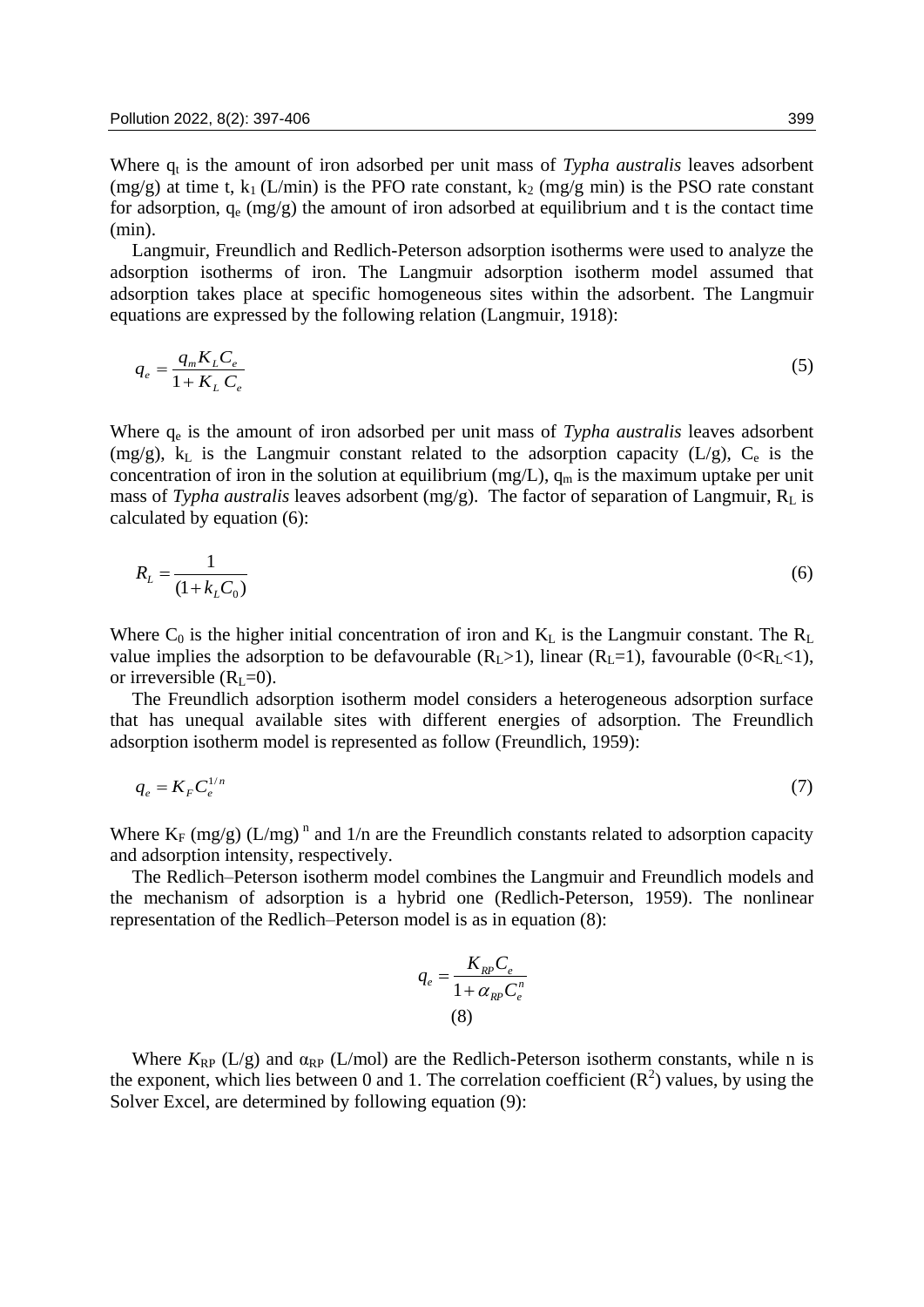$$
R^{2} = 100 \left( 1 - \frac{\left\| q_{\text{exp}} - q_{\text{mod}} \right\|^{2}}{\left\| q_{\text{exp}} - q_{\text{avr}} \right\|^{2}} \right)
$$
 (9)

Where  $q_{exp}$  (mg/g) is equilibrium capacity from the experimental data,  $q_{avr}$  (mg/g) is equilibrium average capacity from the experimental data and  $q_{mod}$  (mg/g) is equilibrium from model. So that  $R^2 \le 100$  – the closer the value is to 100, the more perfect is the fit.

### **RESULTS AND DISCUSSION**

The results of the physical and chemical analysis showed pHpzc of 6.4, a moisture content of 3.9 %, total surface acidity of 0.744 meq/g, total surface basicity of 0.376 meq/g and BET surface of 0.91 m<sup>2</sup>/g (N'diaye et al., 2020<sub>a</sub>). The quantification of the *Typha australis* adsorbent by Boehm titration reveals that the adsorbent has also the greatest content of acidic surface than the basic surface groups. The surface of the present study is comparable to that found by Barrera-Diaz et al.,  $(2010)$  who reported a surface area of 0.84 m<sup>2</sup>/g of *Typha latifolia*. The value of the surface area of *Typha australis* without any thermal or chemical process is satisfactory when compared with other species of Typha studied in the literature whose preparations required excessive heat and chemical inputs and especially with the use of toxic acids and corrosive. The outcome of the ultimate elemental analysis of *Typha australis*  leaves indicates that Oxygen (49.04 %) and Carbon (43.93 %) are the major constituents of *Typha australis* leaves along with the quantifiable amount of Hydrogen (5.87 %), Nitrogen (0.88 %) and Sulfur (0.28 %). We also observe that *Typha australis* contains only 0.88 % Nitrogen and 0.28 % Sulfur. This is consistent with the fact that the main constituents of *Typha australis* are cellulose and lignin (N'diaye et al., 2020<sub>b</sub>).

Fig. 1 shows FTIR spectra of the *Typha australis* leaves adsorbent before and after iron adsorption. The result of the FTIR study of *Typha australis* leaves adsorbent showed absorption peaks located 3853, 3750, 3567, 2921, 2358, 1652, 1449 and 605 cm<sup>-1</sup> (Fig.1). The small peak observed at 2921  $cm^{-1}$  denotes the presence of the stretching C-H vibration in the quinine group. Peak at  $1652 \text{ cm}^{-1}$  are assigned to C=O (amide band/ OH). The absorption peak at 1449 cm<sup>-1</sup> can be attributed to the presence of  $(CH_2$  and  $CH_3$ ). After iron adsorption, the slight shift of peaks was at 3750, 3735, 2913, 2362, 1654, 1449 and 593 cm<sup>-1</sup> (Fig.1).

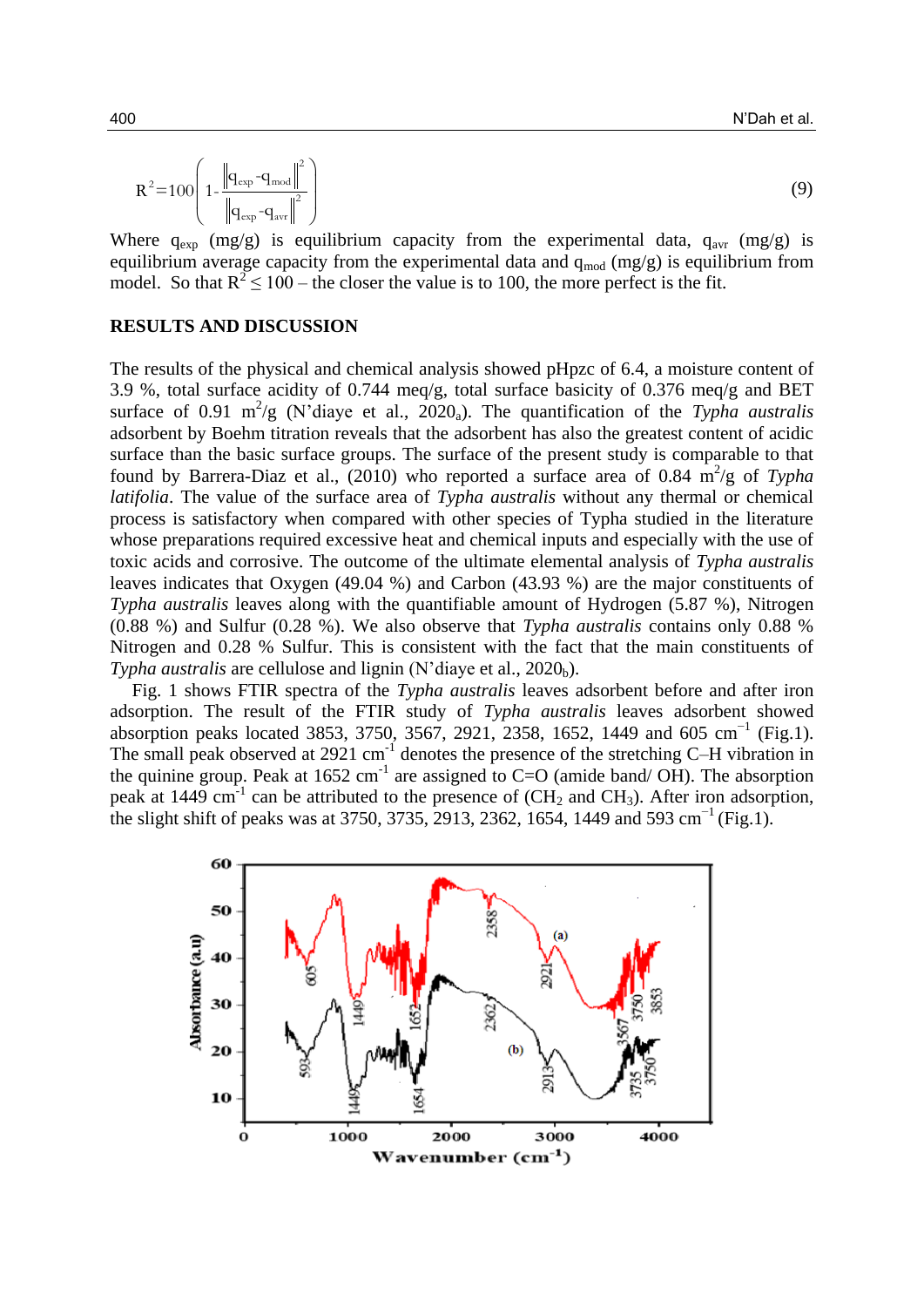**Fig. 1:** FTIR spectra of Typha australis leaves adsorbent before (a) and after (b) Iron adsorption

The changes observed in the FTIR spectrum reflects the evidence for the interaction between iron ion and the functional groups present on the surface of the *Typha australis*  adsorbent that might be involved in the adsorption process of the metal. Moreover, it could be seen that there was a slight shift of absorption peaks, but the intensity do not change after adsorption, which indicated a chemical adsorption.

Variation of mass in the range  $0.1-3$  g at a fixed iron concentration  $(1 \text{ mg/L})$  for iron removal by *Typha australis* leaves is shown in Fig. 2. The results suggest that the increase in the mass of *Typha australis* leaves adsorbent results in an increase in adsorption. The percentage iron removal increases from 30.5 to 61 % when *Typha australis* leaves adsorbent dose is increased from 0.1 to 0.5 g in case of initial solution concentration of 1 mg/L. It is observed that the % removals of iron increased as the dose of *Typha australis* leaves adsorbent increased. About 0.5 g the % removal of iron increases slightly to 1 g to reach equilibrium. According to (Nair et al., 2014), this may be attributed to the increased adsorbent surface area, pores, active sites and the number of unsaturated sites. Finally, in the rest of the work for to determine the kinetic models and adsorption isotherms we have chosen 0.5 g of *Typha australis* leaves doses.



**Fig. 2:** Effect of Typha australis leaves dosage on Iron removal percentage

The effect of contact time on removal of iron  $(1 \text{ and } 5 \text{ mg/L})$  is shown in Fig. 3. The results showed that the removal of iron by adsorption on *Typha australis* leaves adsorbent was found to be rapid at the initial period of contact and then to slow down with increasing in contact time. At equilibrium, 69 and 43 % for 1 and 5 mg/L respectively are obtained with a contact time of 60 min for *Typha australis* leaves adsorbent which is shown in Fig. 3. The same results were reported by other investigators (Adekola et al., 2016; Kwakye-Awuah et al., 2019).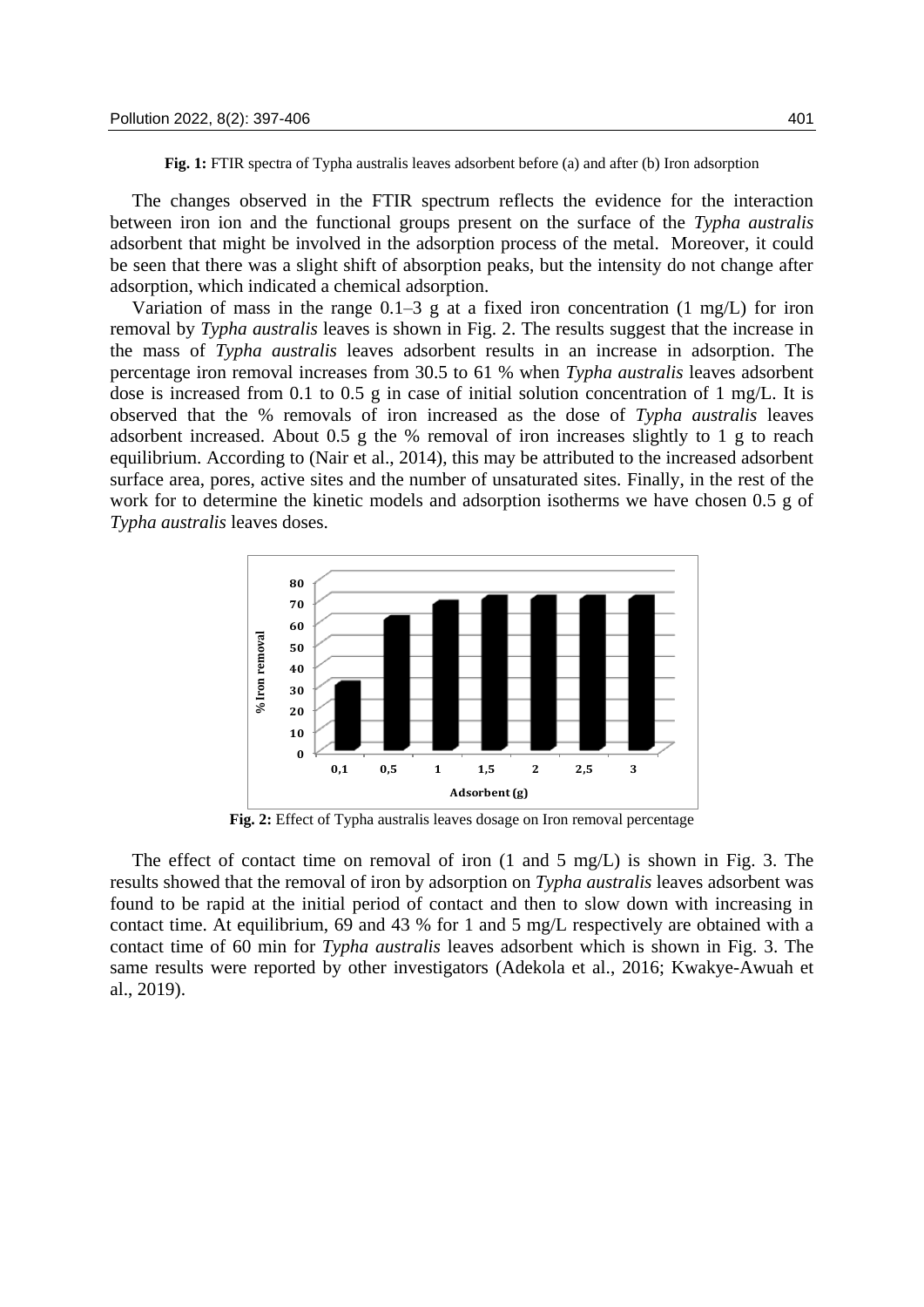

**Fig. 3:** Effect of contact time on the removal of Iron by Typha australis leaves adsorbent Figs. 4-5 show the experimental data and the predicted theoretical kinetics for the adsorption of iron onto *Typha australis* leaves adsorbent for 1 and 5 mg/L. The values of model parameters  $q_e$ ,  $k_1$ ,  $k_2$  and  $R^2$  are presented in Table 1.



**Fig. 4:** PFO and PSO non linear by Typha australis leaves adsorbent with initial Iron concentration of 1 mg/L





**Table 1:** PFO and PSO models constants and R<sup>2</sup> for the adsorption of Iron by *Typha australis* leaves adsorbent

| Model      | <b>Parameters</b> | $1 \text{ mg}/L$ | $5 \,\mathrm{mg}$ /L |
|------------|-------------------|------------------|----------------------|
|            | $q_{exp}$         | 0.069            | 0.216                |
| <b>PFO</b> | $q_e$             | 0.069            | 0.210                |
|            |                   | 0.048            | 0.097                |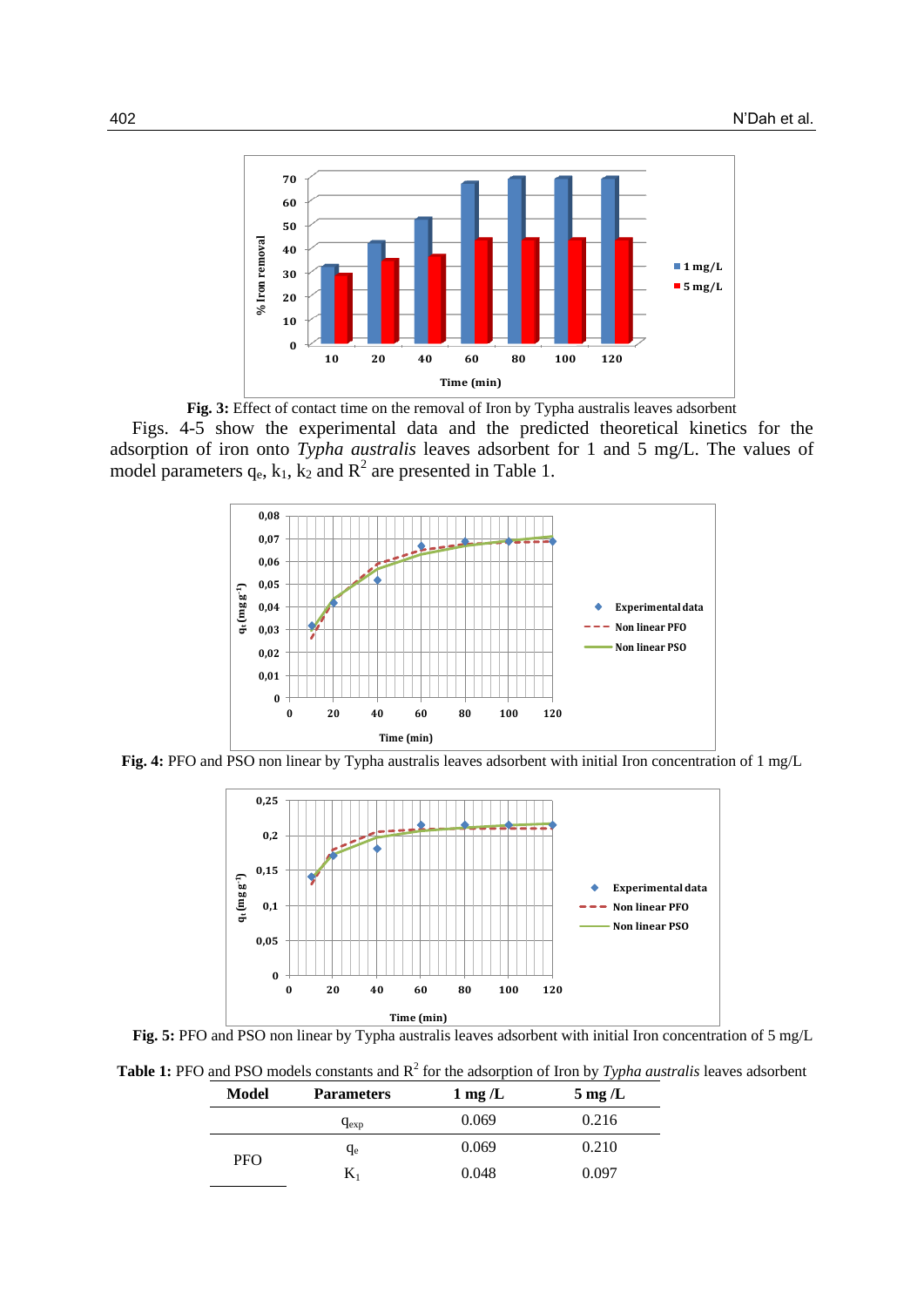|            | R'(%)                     | 93.9  | 82.8  |
|------------|---------------------------|-------|-------|
|            | $q_e$                     | 0.081 | 0.226 |
| <b>PSO</b> | $K_2$                     | 0.71  | 0.66  |
|            | $\mathbf{R}^{\prime}$ (%) | 96.2  | 93.5  |

These results demonstrate that PSO model displays more satisfactory correlation for the adsorption of iron, suggesting that the adsorption process was predominantly controlled by chemical reactions between the iron and the adsorption sites of the *Typha australis* leaves adsorbent. Similar results are reported by other authors (Nagel-Hassemer et al., 2013).

Fig. 6 show the experimental data fitted to non-linear forms of the three isotherms for iron adsorption by *Typha australis* leaves adsorbent. The isotherms constants related to Langmuir, Freundlich and Redlich-Peterson models determined from the plots shown in Fig. 6 are listed in Table 2.



**Fig. 6:** Comparison between the experimental and predicted isotherms for the adsorption of Iron by Typha australis leaves adsorbent

| <b>Model</b>            | <b>Parameters</b>       | <b>Value</b> |
|-------------------------|-------------------------|--------------|
|                         | $\mathbf{q}_\mathbf{m}$ | 0.84         |
|                         | $K_{L}$                 | 0.15         |
| Langmuir                | $R_{L}$                 | 0.12         |
|                         | $R^2(\%)$               | 98.6         |
|                         | 1/n                     | 0.42         |
| Freundlich              | $K_F$                   | 0.16         |
|                         | $R^2$ (%)               | 97.3         |
|                         | $K_{RP}$                | 0.18         |
|                         | $\alpha_{\rm RP}$       | 0.41         |
| <b>Redlich-Peterson</b> | $\mathbf n$             | 0.83         |
|                         | R'(%)                   | 99.04        |

**Table 2:** Parameters of the Langmuir, Freundlich and Redlich-Peterson isotherms of Iron by Typha australis

From Table 2, the Redlich–Peterson and Langmuir models gave the highest  $R^2$  values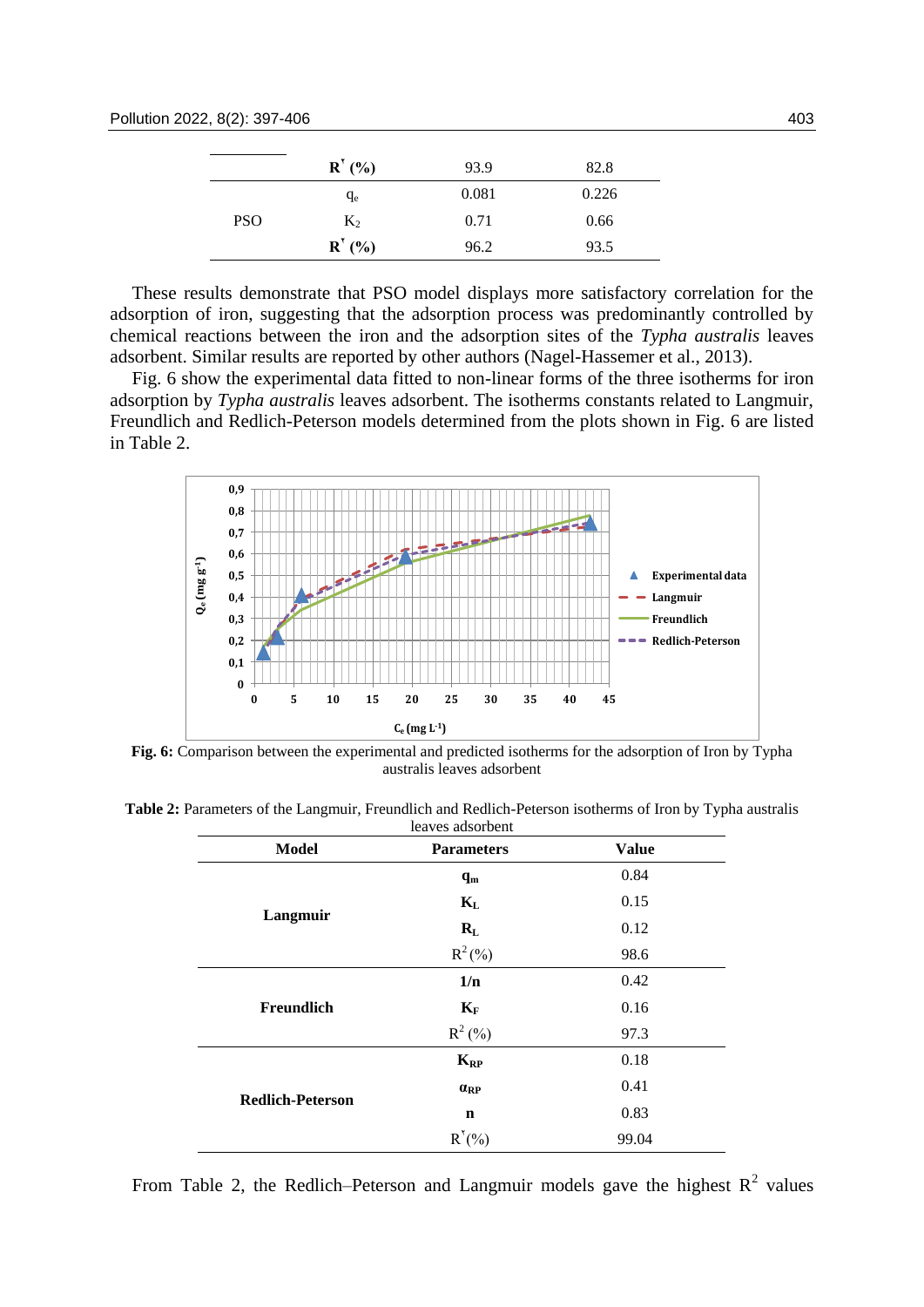showing that the adsorption isotherms of iron by *Typha australis* leaves were best described by these two models. It was observed that both the Langmuir and Redlich-Peterson isotherms could well represent the experimental adsorption data. The suitability of the Langmuir isotherm to fit the data was confirmed by the exponent value of the Redlich-Peterson model, n, which was near to 1 confirming that the surface of *Typha australis* leaves adsorbent is homogenous for iron adsorption. The monolayer adsorption capacity,  $q_m$ , was found to be 0.84 mg/g. In addition, the values of  $R_L$ ,  $K_L$  and 1/n are in between 0 and 1 indicating that the adsorption of iron by *Typha australis* leaves adsorbent is favorable.

## **CONCLUSION**

The adsorption of iron from aqueous solutions using *Typha australis* leaves as a low cost adsorbent has been studied. The obtained results showed that the PSO model fit the experimental data well and agreed with chemisorption. The equilibrium data were analyzed using non-linear method by fitting them to the Langmuir, Freundlich and Redlich–Peterson model equations. Both the Langmuir and Redlich–Peterson isotherms represent well the experimental adsorption data. The maximum adsorption capacity was found to be 0.84 mg/g. The values of  $R_L$ ,  $K_L$  and  $1/n$  are in between zero and one. This confirms that the adsorption of iron onto *Typha australis* leaves adsorbent is favorable. It can be concluded that the natural *Typha australis* leaves, without any treatment, could be a promising adsorbent for iron removal from aqueous solution via ultrasound-assisted adsorption.

## **GRANT SUPPORT DETAILS**

The present research did not receive any financial support.

#### **CONFLICT OF INTEREST**

The authors declare that there is not any conflict of interests regarding the publication of this manuscript. In addition, the ethical issues, including plagiarism, informed consent, misconduct, data fabrication and/ or falsification, double publication and/or submission, and redundancy has been completely observed by the authors.

#### **LIFE SCIENCE REPORTING**

No life science threat was practiced in this research.

## **REFERENCES**

- Adekola, F.A., Hodonou, D.S.S. and Adegoke, H.I. (2016). Thermodynamic and kinetic studies of biosorption of iron and manganese from aqueous medium using rice husk ash. Appl Water Sci, 6:319–330.
- Almasian, A., Giahi, M., Chizari Fard, G., Dehdast, S. A. and Maleknia, L. (2018). Removal of heavy metal ions by modified PAN/PANI-nylon core-shell nanofibers membrane: Filtration performance, antifouling and regeneration behavior. Chemical Engineering Journal, 351, 1166– 1178.
- Barrera-Díaz C., Colín-Cruz A., Ureña-Nuñez F., Romero-Romo M. and Palomar-Pardavé M. (2010). Cr (VI) Removal from Wastewater Using Low Cost Sorbent Materials: Roots of *Typha Latifolia* and Ashes; Environmental Technology; 25, 8.

Freundlich, H.M.F.(1959). Over the adsorption in solution, J. Phys. Chem; 63, 1024-1036.

Gopi Kiran, M., Pakshirajan, K. and Das, G. (2017). A new application of anaerobic rotating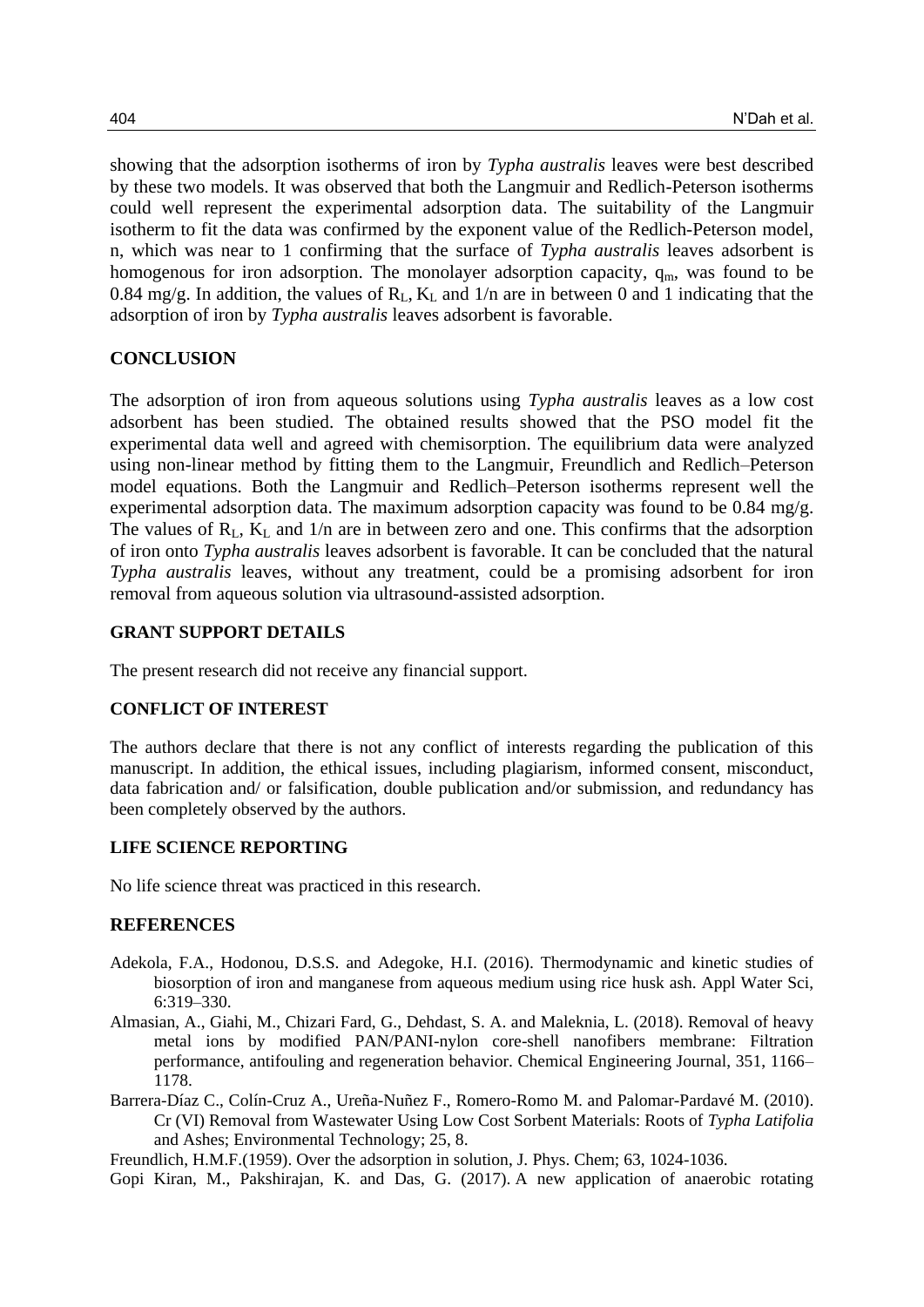biological contactor reactor for heavy metal removal under sulfate reducing condition. Chemical Engineering Journal, 321, 67–75.

- Ho, Y.S. (2006). Review of second-order models for adsorption systems*.* J. Hazard. Mater. B., 136, 681–689.
- Inglezakisa, V.J.; Doulab, M.K.; Aggelatou, V. and Zorpas, A.A. (2010). Removal of iron and manganese from underground water by use of natural minerals in batch mode treatment. Desalin. Water Treat., 18, 341–346.
- Islam, M.S., M.K. Ahmed, M. Raknuzzaman, M. Habibullah -Al- Mamun, Islam M.K. (2015). Heavy metal pollution in surface water and sediment: a preliminary assessment of an urban river in a developing country, Ecol. Indicat. 48, 282–291.
- Izadi, A., Mohebbi, A., Amiri, M. and Izadi, N. (2017). Removal of iron ions from industrial copper raffinate and electrowinning electrolyte solutions by chemical precipitation and ion exchange. Minerals Engineering, 113, 23–35.
- Kwakye-Awuah, B., Sefa-Ntiri, B., Von-Kiti, E., Nkrumah, I. and Williams, C. (2019). Adsorptive Removal of Iron and Manganese from Groundwater Samples in Ghana by Zeolite Y Synthesized from Bauxite and Kaolin. Water, 11, 1912.
- Langmuir, I.J.(1918). The adsorption of gases on planes surfaces of glass, mica and platinum. J. Am. Chem. Soc.40, 1361-1403.
- Martín-Domínguez, A., Rivera-Huerta, M. L., Pérez-Castrejón, S., Garrido-Hoyos, S. E., Villegas-Mendoza, I. E., Gelover-Santiago, S. L., … and Buelna, G. (2018). Chromium removal from drinking water by redox-assisted coagulation: Chemical versus electrocoagulation. Separation and Purification Technology, 200, 266–272.
- Miller, J.L. (2013). Iron deficiency anemia: a common and curable disease, Cold Spring Harbor Perspectives in Medicine 3 (7).
- Moradi, E, Rahimi, R. and Safarifard, V. (2019). Sonochemically synthesized microporous metal– organic framework representing unique selectivity for detection of  $Fe<sup>3+</sup>$  ions, Polyhedron, 159, 251–258.
- Nagel-Hassemer, M.E., Lapolli, F. R. and Recio, M.N.L. (2013). Simultaneous adsorption of iron and manganese from aqueous solutions employing an adsorbent coal, Environmental Technology, 34:2, 275-282.
- Nair, V., Panigrahy, A. and Vinu, R. (2014). Development of novel chitosan- lignincomposites for adsorption of dyes and metal ions from wastewater. Chem. Eng.J. 254, 491–502.
- N'diaye, A.D., Aoulad El Hadj Ali, Y., Bollahi, M.A., Stitou, M., Kankou M.S.A. and Fahmi D. (2020a). Adsorption of Methylene Blue from aqueous solution using Senegal River *Typha australis.* Mediteranean Journal of Chemisty, 10 (1), 22-32.
- N'diaye, A.D., Aoulad El Hadj Ali Y., El Moustapha Abdallahi, O., Bollahi, M.A., Stitou, M., Kankou, M., Fahmi, D.  $(2020<sub>b</sub>)$ . Sorption of Malachite Green from aqueous solution using *Typha australis* leaves as a low cost sorbent. Journal of Environmental Treatment Techniques, 8, 3, 1023-1028.
- Redlich, O. and Peterson, D.L.(1959). A Useful Adsorption Isotherm; J. Phys. Chem. 63, 6, 1024.
- Rosa, M. A., Egido, J. A. and Márquez, M. C. (2017). Enhanced electrochemical removal of arsenic and heavy metals from mine tailings. Journal of the Taiwan Institute of Chemical Engineers, 78, 409–415.
- Sukrampal, Kumar, R. and Patil, S.A. (2020). Removal of heavy metals using bioelectrochemical systems. Integrated Microbial Fuel Cells for Wastewater Treatment, 49–71.
- Tian, J., Chang, H., Gao, S. and Zhang, R. (2020). How to fabricate a negatively charged NF membrane for heavy metal removal via the interfacial polymerization between PIP and TMC? Desalination, 491, 114499.
- Wang, L., Wang, Y., Cui, L., Gao, J., Guo, Y. and Cheng, F. (2020). Sustainable approaches for advanced removal of iron from CFA sulfuric acid leach liquor by solvent extraction with P507. Separation and Purification Technology, 251, 117371.
- Zare-Dorabei, R, Ferdowsi, S.M, Barzin, A. and Tadjarodi, A. (2016). Highly efficient simultaneous ultrasonic-assisted adsorption of Pb (II), Cd (II), Ni (II) and Cu (II) ions from aqueous solutions